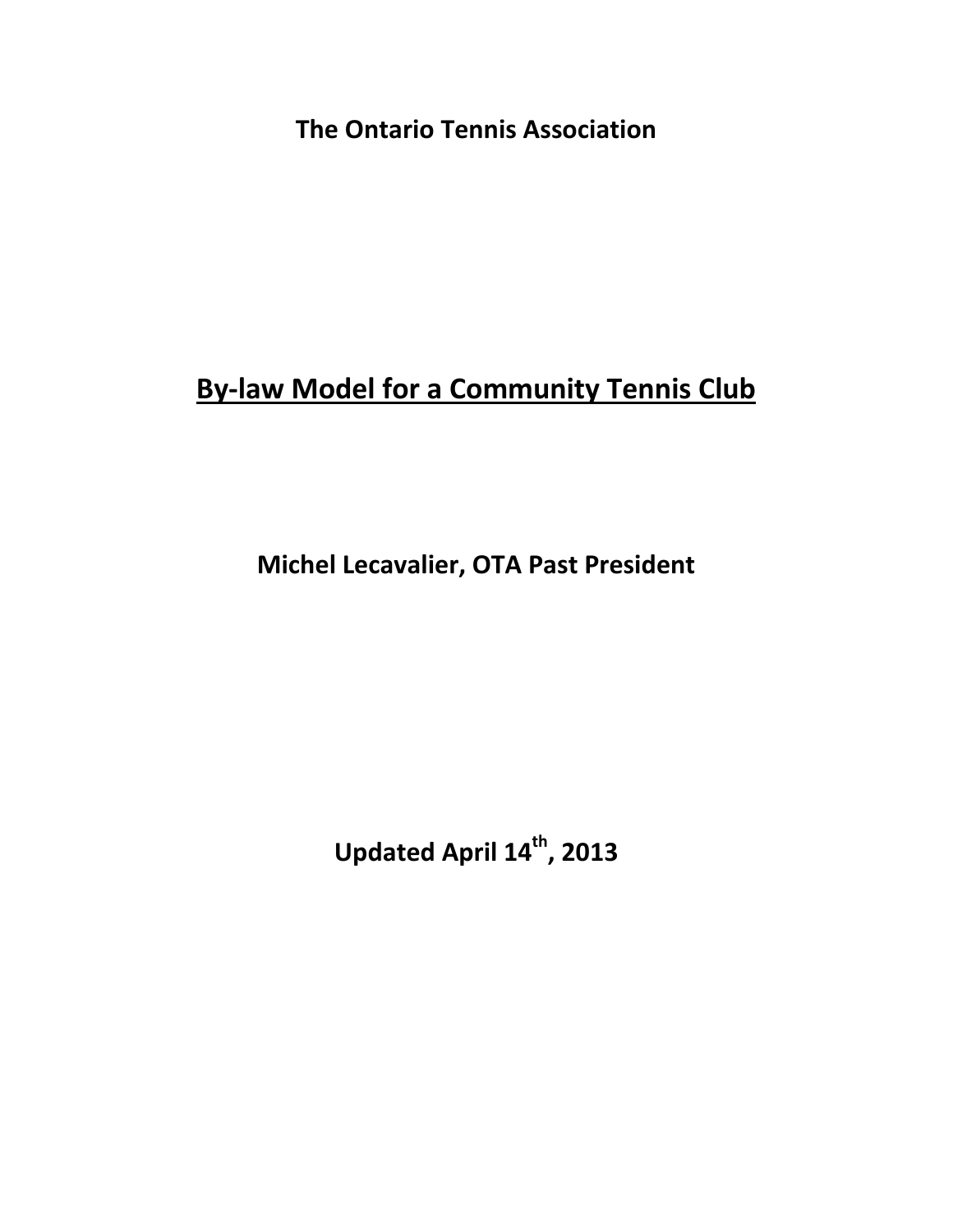#### **TABLE OF CONTENTS**

- Article 1 Bylaws
- Article 2 Name and Location
- Article 3 Purpose
- Article 4 Affiliation
- Article 5 Membership
- Article 6 Disciplinary Action
- Article 7 Fiscal Year
- Article 8 Fees
- Article 9 Rules and Regulations
- Article 10 Board of Directors
- Article 11 Powers of Directors
- Article 12 Duties of Executive Members
- Article 13 Term of Office
- Article 14 Election to the Board of Directors
- Article 15 Directors' Meetings
- Article 16 Indemnities to Directors
- Article 17 Meetings of Members
- Article 18 Committees
- Article 19 Amendment of By-Laws
- Article 20 Definitions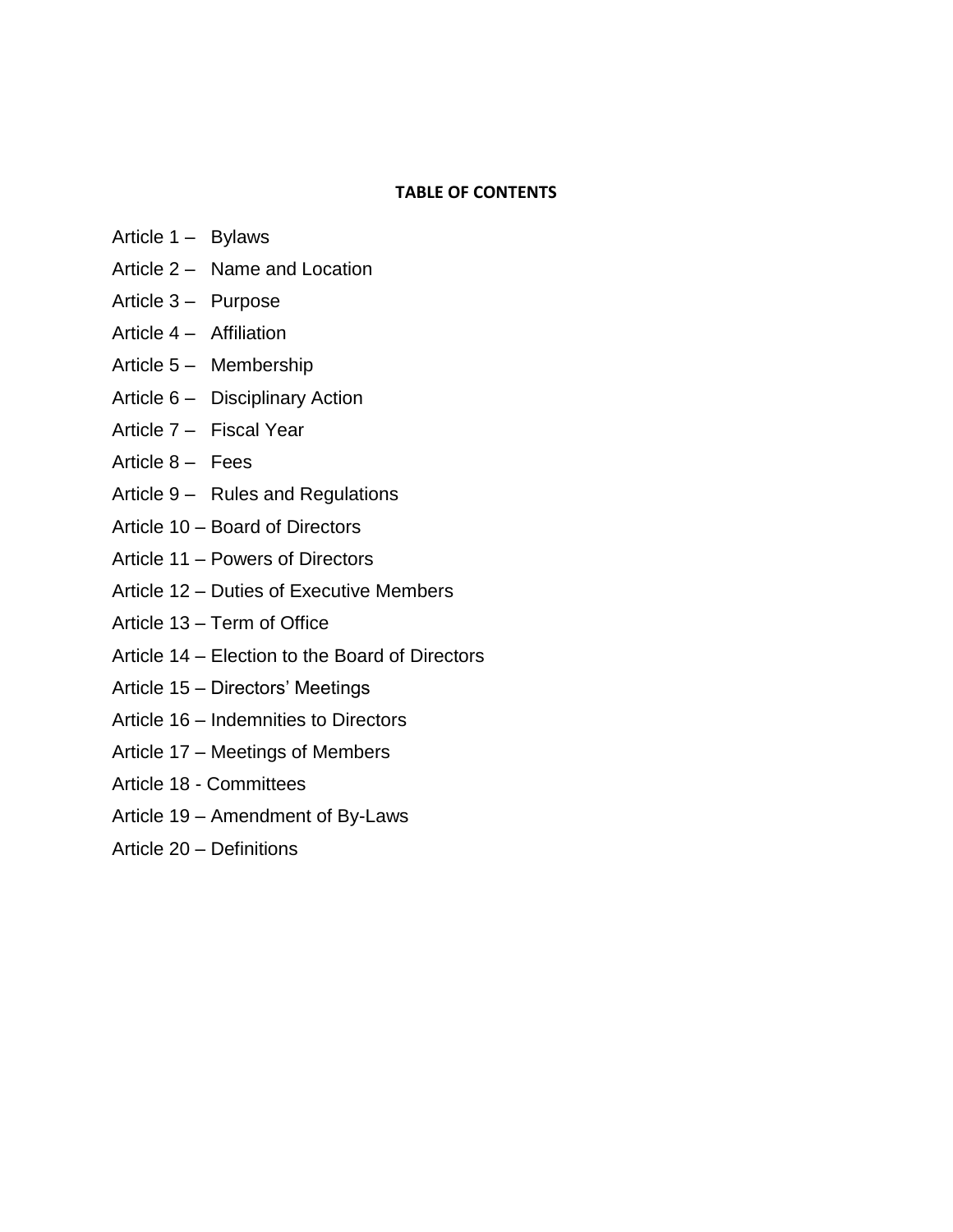#### **Article 1 - Bylaws**

- 1.1 The purpose of these bylaws is to provide guidelines for the operation and conduct of the \_\_\_\_\_\_\_\_\_\_\_\_\_\_\_\_\_\_\_\_ Tennis Club.
- 1.2 This Bylaw replaces all past bylaws.
- 1.3 A copy of the By-Laws of the Club shall be available within the clubhouse at all times for the inspection of members.

#### **Article 2 – Name and Location**

- 2.1 The organization shall be known as the **Example 2.1** Tennis Club hereinafter referred to as "the Club" and shall carry on as a not-for-profit community tennis club.
- 2.2 The location of the organization shall be at (street address) in the city  $/$  town of  $\frac{1}{\sqrt{1-\frac{1}{2}}}\left| \frac{1}{\sqrt{1-\frac{1}{2}}}\right|$  in the province of Ontario.

#### **Article 3 – Purpose and Objectives**

- 3.1 To encourage and promote the game of tennis at all age levels regardless of ability.
- 3.2 To respect and observe the regulations of the City / Town of  $\blacksquare$  in relation to tennis.
- 3.3 To develop rules and regulations for the Club which support the enjoyment of the game of tennis by all members.
- 3.4 Liaise and co-operate with other tennis organizations as required for the enhancement of the Club's objectives.
- 3.5 Develop and implement a feasible and affordable Capital Expenditure Program for the upkeep and improvement of the existing facilities and the inclusion of new projects in response to the needs of the membership.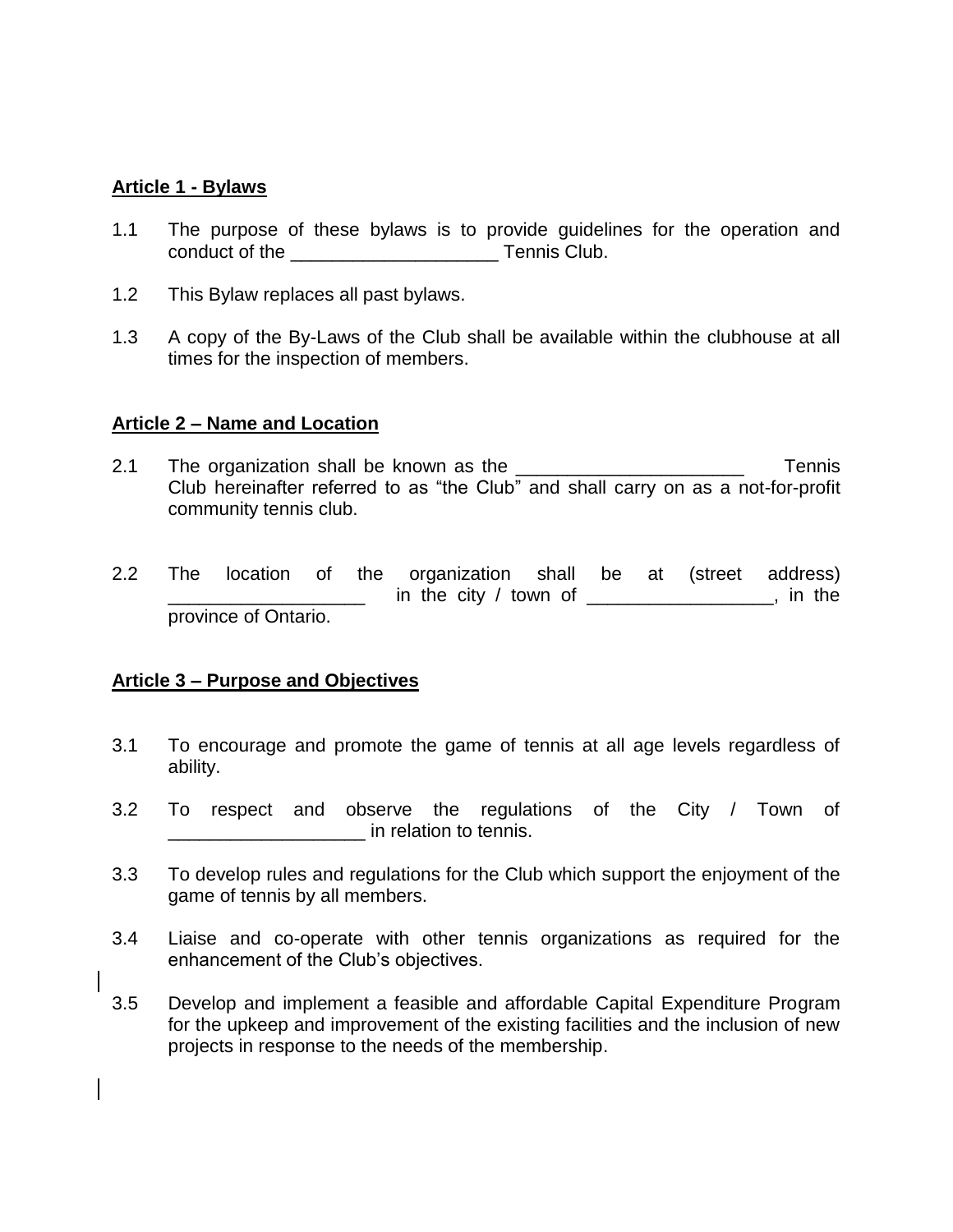## **Article 4 – Affiliation**

- 4. The Club shall have the following affiliations:
- 4.1 The Club shall be a member of the Ontario Tennis Association (OTA).
- 4.2 The Club shall be affiliated to Tennis Canada through the OTA.

#### **Article 5 – Membership**

- 5.1 Membership will be open to all, regardless of race, colour or creed.
- 5.2 All members must agree to abide by the Bylaws, Rules and Regulations of the Club.
- 5.3 The membership year will be from (month / year) to (month / year).
- 5.4 There shall be (four) \_\_\_\_\_\_ categories of membership: Adult; Family; Students (full time students from 18 to 24 years of age); and Juniors (up to 18 years of age).
- 5.5 Memberships are non-transferable.
- 5.6 The Club reserves the right to restrict the maximum number of members eligible to join the Club.
- 5.7 At its discretion, the Board of Directors may offer additional membership types from year-to-year.
- 5.8 A member in good standing is one who has paid any membership dues or other fees owing to the Club and who is not the subject of a disciplinary investigation or sanction by the Club.

#### **Article 6 – Disciplinary Action**

6.1 Any allegations of improper conduct and behavior by Club members shall be investigated by the Board of Directors or by an ad hoc Conduct and Behaviour Committee, composed of at least two adult members.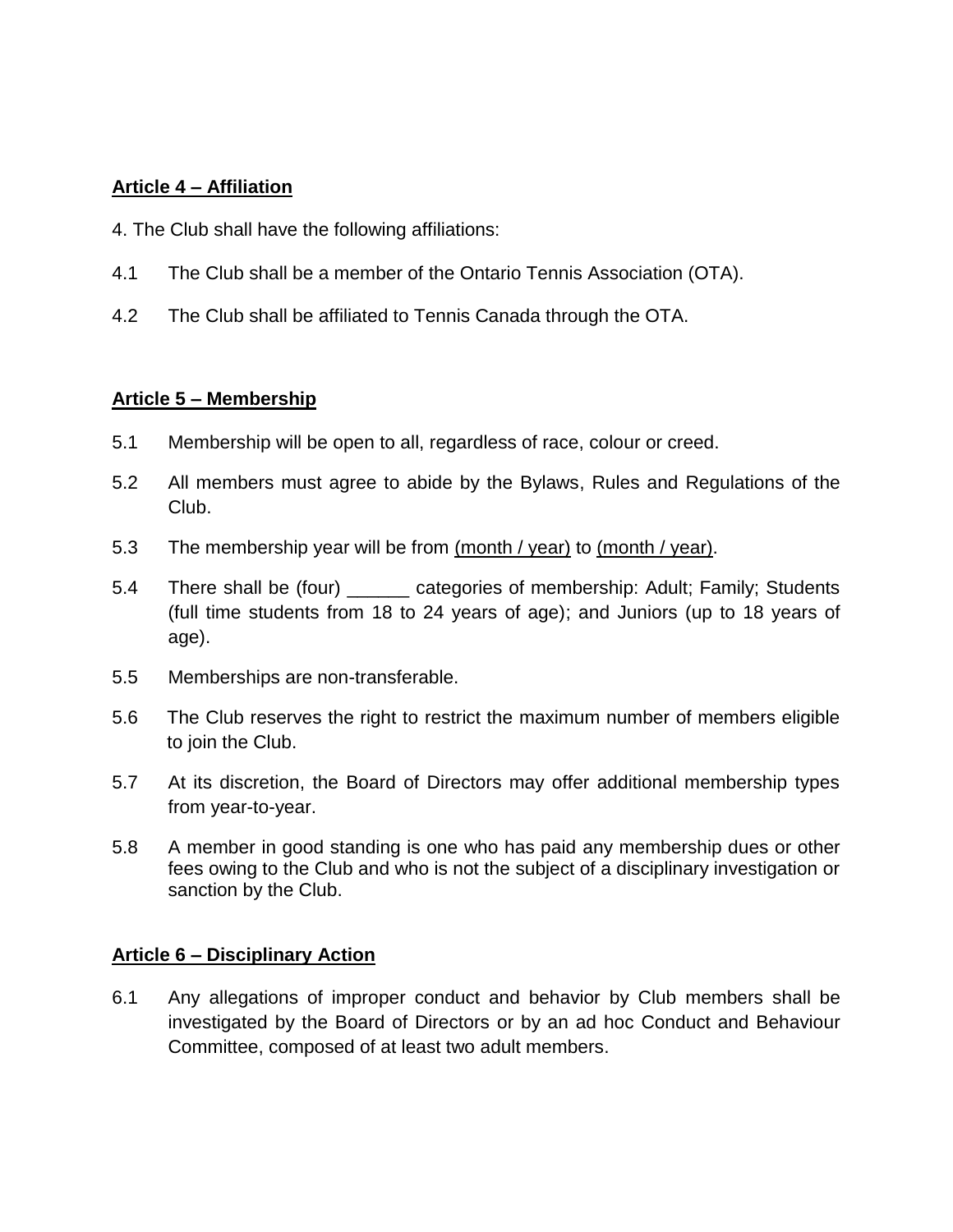- 6.2 Membership may be suspended or cancelled by the Board of Directors for conduct considered prejudicial or harmful to the Club and/or its members.
- 6.3 The member in question shall be advised by email or registered post of such recommendation in care of the member's email or residence as indicated on the books of the Club.
- 6.4 The member shall also be advised of the date, time and place of the meeting of the Board of Directors which will consider this recommendation and shall be told that she or he has the opportunity to attend the meeting in order to show cause as to why the recommendation should not be implemented.
- 6.5 Where the member is a Junior Member, registered notice shall be sent to the member's parent(s) or guardian(s), where possible, with an invitation to attend the said meeting.
- 6.6 Suspension or Cancellation of membership shall occur upon resolution of the Board of Directors at a duly constituted meeting. Disciplinary decisions will require a majority vote by a quorum of the attending Directors.

### **Article 7 - Fiscal year**

7. The fiscal year of the Club shall begin on The State of one year and end on of the following year.

## **Article 8 - Fees**

- 8.1 The Board of Directors shall set membership fees before the start of each playing season.
- 8.2 There will be separate fees for each category of membership:

**Adults** 

Family

Students (Full time students from 18 to 24 years of age)

Juniors (Up to 18 years of age)

8.3 The Club will respect each member's right to privacy. Members have the right to request that the Club will not release or publish personal information.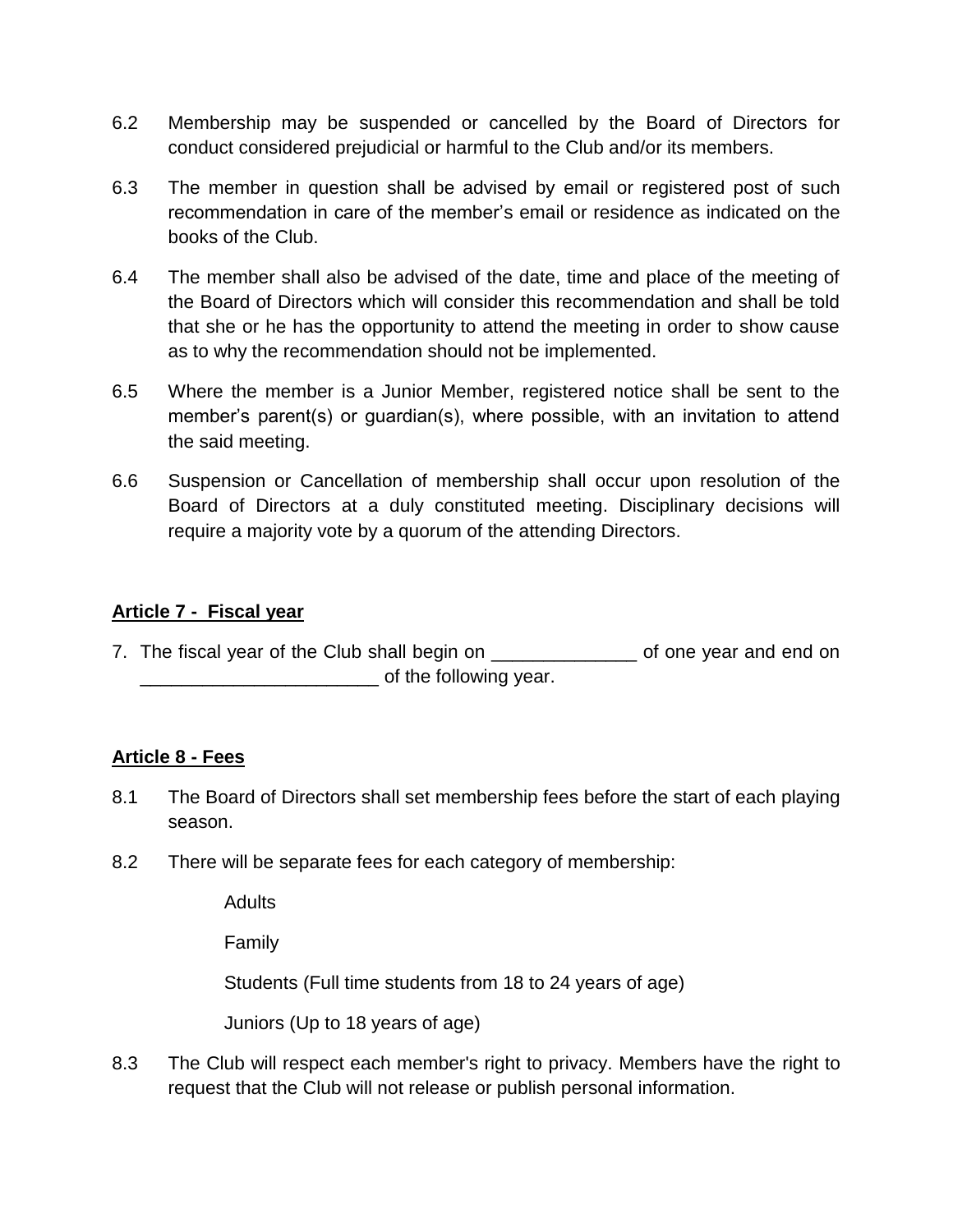- 8.4 Any member in good standing may introduce a visitor to the Club. Guest fees are to be decided by the Board of Directors. The Board may restrict the number of times the visitor can come to the Club.
- 8.5 Members are responsible for the conduct of their guests.
- 8.6 Requests for membership refunds must be approved by the Board of Directors and are generally given only for medical reasons as certified by a doctor's note.
- 8.7 Failure of members to pay their fees by a date set by the Board of Directors will result in the loss of playing privileges.
- 8.8 Fees are deemed to include both annual dues and any initiation fee applicable to new members. Special levies for particular projects may only be applied after having been put to a vote of the club membership.

## **Article 9 – Rules and Regulations**

- 9.1 The rules and regulations of the Club governing such items as access to premises, court booking, allocation of courts for leagues, tournaments, special events, dress code and the closing of courts for maintenance purposes shall be as determined by the Board of Directors.
- 9.2 Club rules and regulations shall be published and made available to all members as soon as practicable in the playing season and must be observed by all members and guests.

#### **Article 10 – Board of Directors**

- 10.1 The property and business of the Club shall be managed by a Board of Directors.
- 10.2 The Board of Directors of the Club shall consist of any or all the following:

| President             | <b>Membership Director</b>         |
|-----------------------|------------------------------------|
| <b>Vice President</b> | <b>Facilities Director</b>         |
| <b>Past President</b> | <b>Junior Development Director</b> |
| Secretary             | <b>Social Director</b>             |
| Treasurer             | Director(s)-at-Large               |

10.3 The Board of Directors shall endeavor to carry out its duties in a manner consistent with the purpose of the organization and in keeping with the best interests of the Club.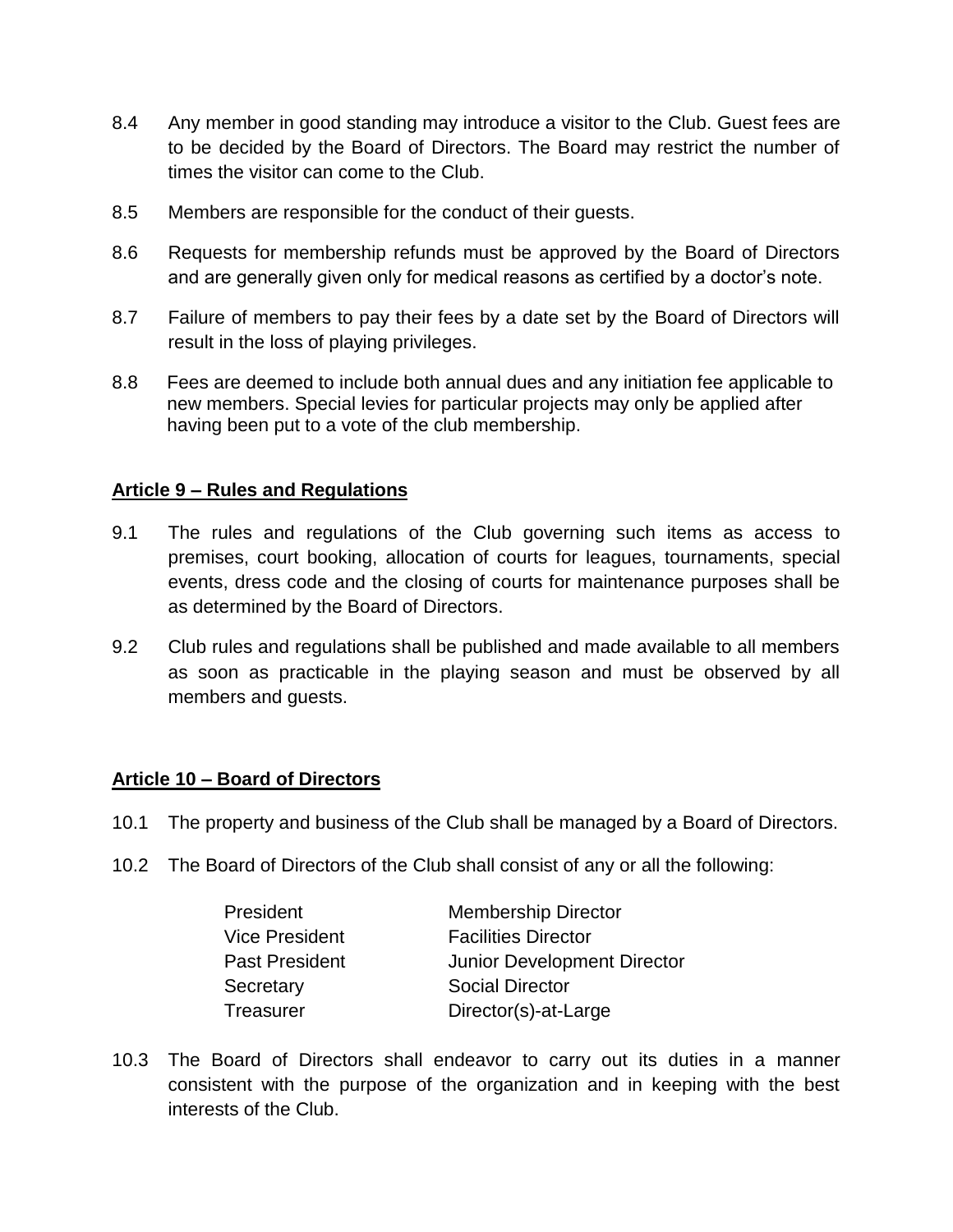- 10.4 A Director shall be a minimum age of eighteen (18) years.
- 10.5 No member of the Board of Directors shall be compensated for the provision of services associated with their duties.
- 10.6 No board member shall be permitted to hold any salaried position with the Club during his / her term of office.
- 10.7 No paid employee or contractor of the Club shall be a member of the Board of Directors.
- 10.8 The office of director shall be automatically vacated:
	- I. If at a special general meeting of members, a resolution is passed by members present at the meeting that the director be removed from office;
	- II. If a director has resigned office by delivering a written resignation to the secretary;
	- III. If a director is found by a court to be of unsound mind.
- 10.9 If a vacancy occurs for any reason contained in paragraph 10.8, the Board of Directors may, by majority vote, appoint a member of the Club to complete the term of the previous director.

## **Article 11 – Powers of Directors**

- 11.1 The Board of Directors shall administer the affairs of the Club in all things, authorize expenditures, investments of Club funds, borrow money upon the credit of the Club and enter into lawful contracts with suppliers, contractors and individuals to a maximum of  $\Box$  dollars ( $\$\hspace{0.5cm}$ ).
- 11.2 Any expenditures, loans or contracts exceeding this maximum amount must be approved by a majority vote of members at a general meeting.
- 11.3 The Board of Directors will develop, implement and monitor a long-term capital expenditure plan to ensure the maintenance and improvement of tennis court facilities and inclusion of new projects to respond to membership needs.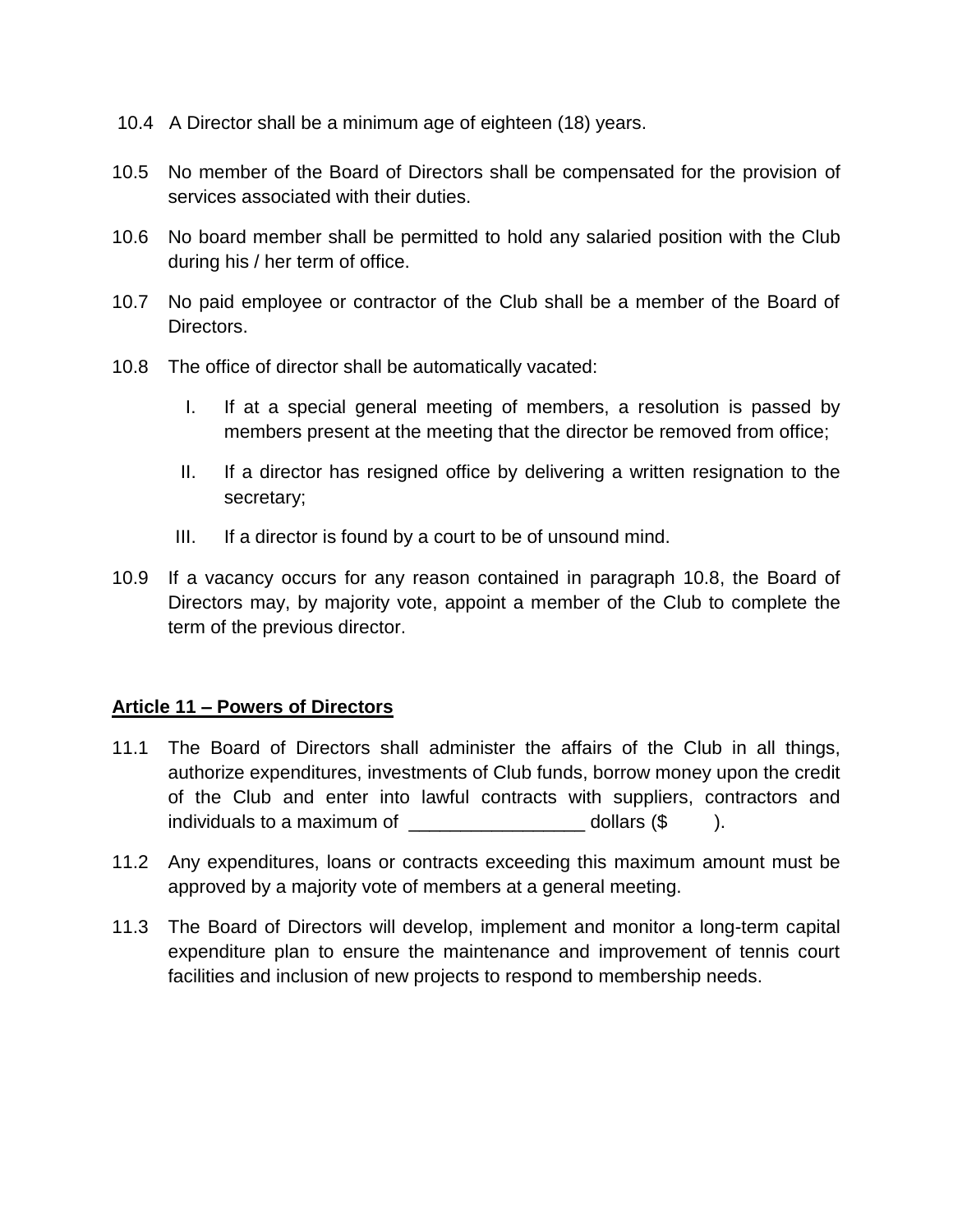## **Article 12 – Duties of Executive Members**

12.1 The President, in absentia, the Vice-President, shall have overall responsibility and authority for all aspects of the operation of the Club.

#### 12.2 The President shall:

Be the official representative and designated spokesperson for the Club

Preside at and chair all meetings of members and of the Board of Directors.

Perform such functions as the Board of Directors shall assign.

Be the Chief Executive Officer of the Association and be responsible for the functions of the Board of Directors.

Be a signing authority

Be an ex-officio member of all committees and sub-committees

Be responsible for the promotion and maintenance of a positive club profile in the community

Ensure that the Club is represented at all external meetings and meetings of significance.

Appoint from time to time such special committees as deemed necessary.

Suspend any member or director from the privileges of The Club or the duties of this office, until the next meeting of the Board of Directors, but not in any case more than  $($  ) days, from when the offense for which such suspension was made shall be dealt with by the said Board.

#### 12.3 The Vice-President shall:

Carry out the duties of the President in his or her absence

Be a signing authority

Assist the President in overseeing the day-to-day operation of the Club

Be responsible for the promotion and maintenance of a positive club profile in the community.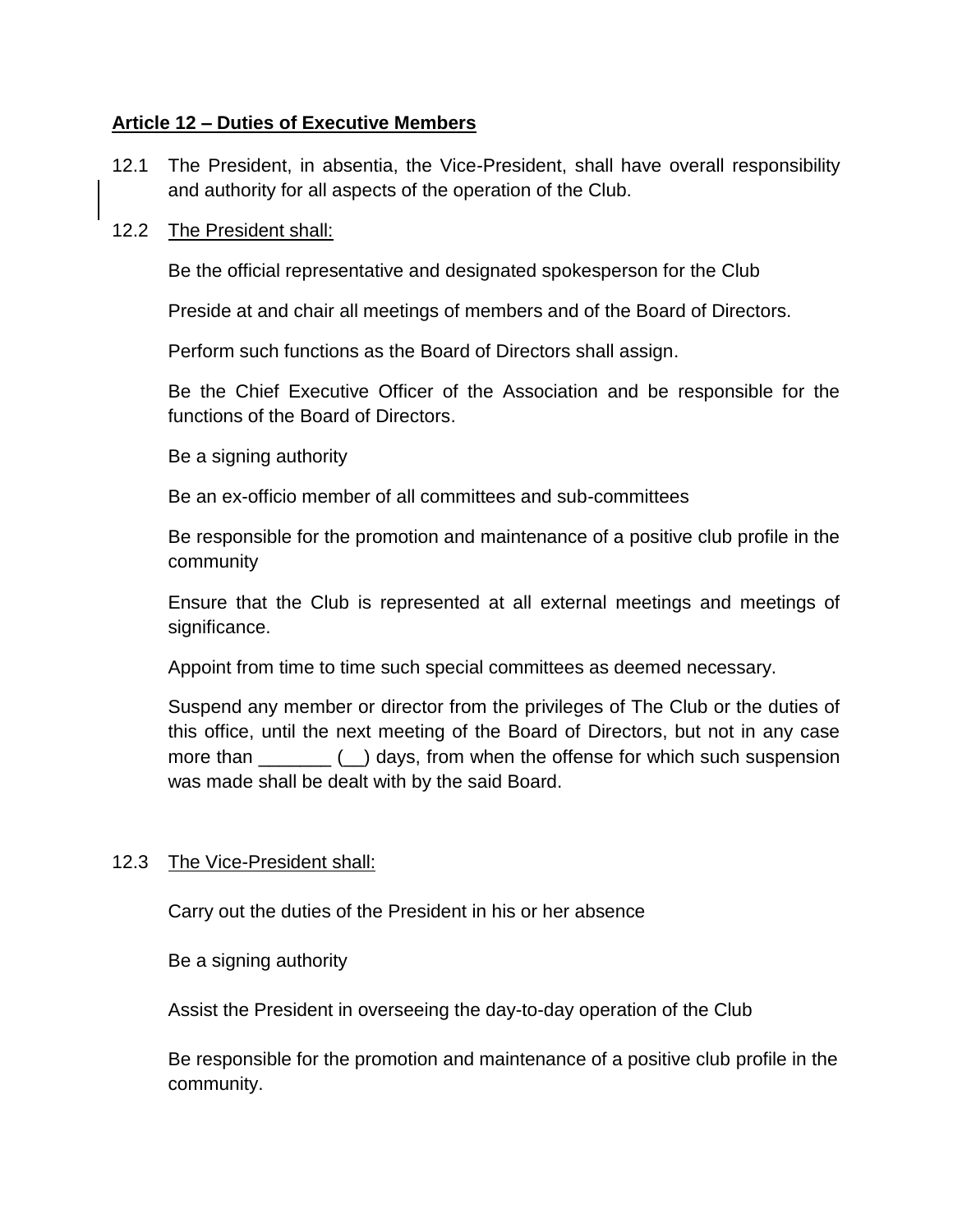Perform any other duties as assigned by the President or the Board of Directors.

#### 12.4 The Secretary shall:

Keep all records of the Club, except the accounting records

Keep all legal documents of the Club in a permanent file in a secure location.

Serve notice of meetings and record all minutes of duly constituted meetings of the Club, including Board of Directors meetings

Publish and post agendas and approved minutes of all duly constituted meetings of the Club, including Board of Directors meetings

Maintain copies of all significant correspondence related to the Club

Keep a record of the membership and the addresses of members.

File information returns as required.

Perform any other duties as assigned by the President or the Board of Directors.

#### 12.5 The Treasurer shall:

Be responsible for all monies of the Club and for their deposit in the name of and to the credit of the Club in a chartered bank.

Be a signing authority

Dispense funds with the approval of the Board of Directors

Recommend a policy for the investment of club funds to the Board of Directors.

Ensure that the signing officers are any two of the designated members of the Board of Directors

Be responsible for reconciling and reporting to the Board of Directors the financial accounts of the Club at each board meeting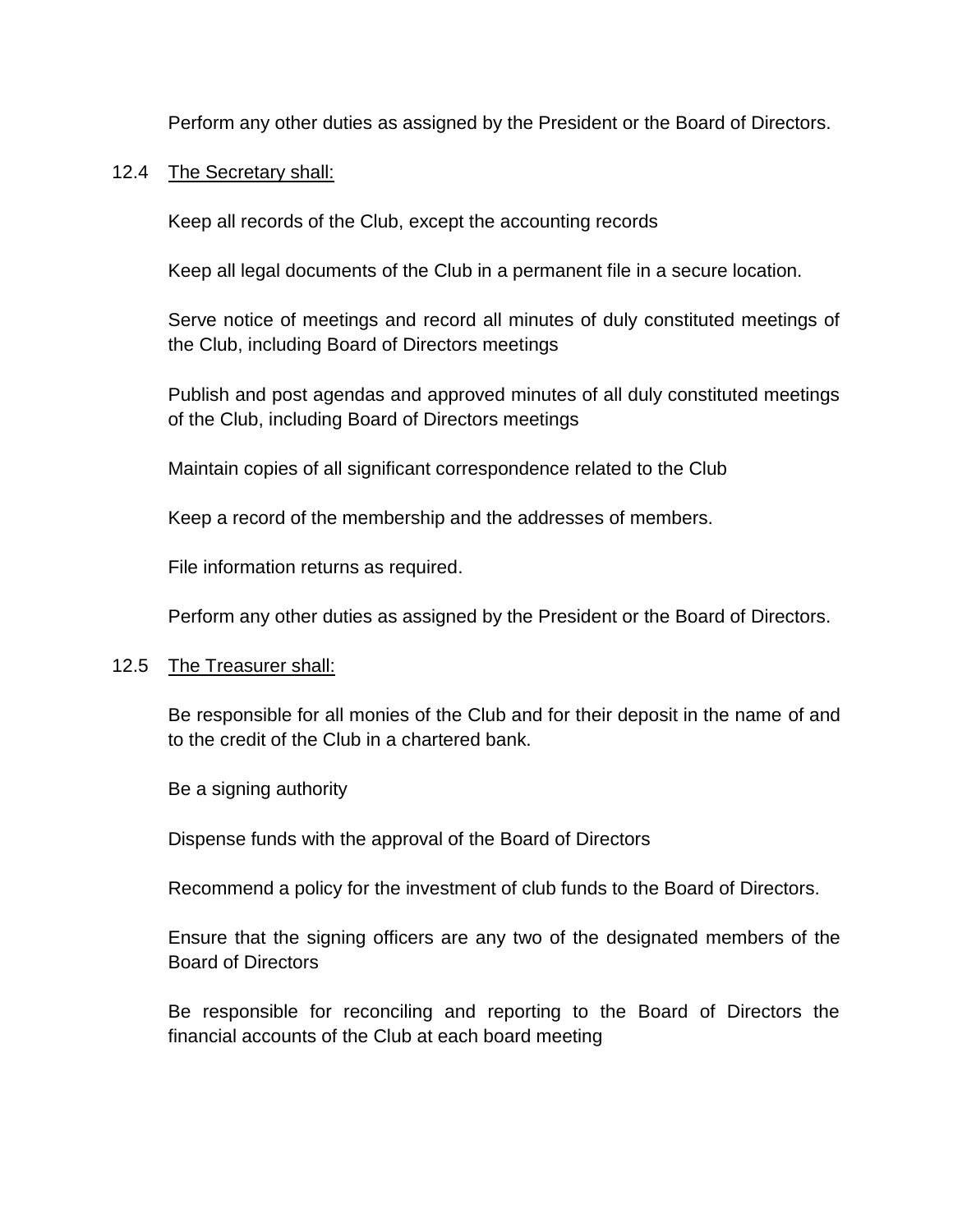Prepare an annual budget with regard to the current and future financial obligations of the Club and track expenditure against the budget

Prepare an annual report and make the financial records available for audit as required.

Evaluate, review and recommend financial policy to the Board of Directors.

Perform any other duties as assigned by the President or the Board of Directors.

## 12.6 The Immediate Past President shall:

Serve as Nominations Chairperson for Board of Director elections

Chair the Volunteer Recognition Committee

Chair Board of Directors meetings in the absence of the President and Vice-President

Maintain and update Bylaws and Policies and present recommended changes to the Board of Directors

Perform any other duties as assigned by the President or the Board of Directors.

#### **Article 13 - Term of Office**

- 13.1 The elected term for the Board of Directors shall be two (2) years for the President and one (1) year for all other Directors. The election shall be conducted at the Annual General Meeting.
- 13.2 Following election for two (2) consecutive two year terms of office for the position of President and three (3) consecutive one year terms of office for any other board position, no Director may stand for election to the Board.
- 13.3 A Director who has served the maximum terms of office as set out in the previous paragraph, shall not be eligible to stand for election to the Board of Directors for the next year, but may stand for election the following year, or at any future time.
- 13.4 Terms of office may be extended by Resolution of the Board of Directors in the event there are insufficient candidates available to fill the position by election.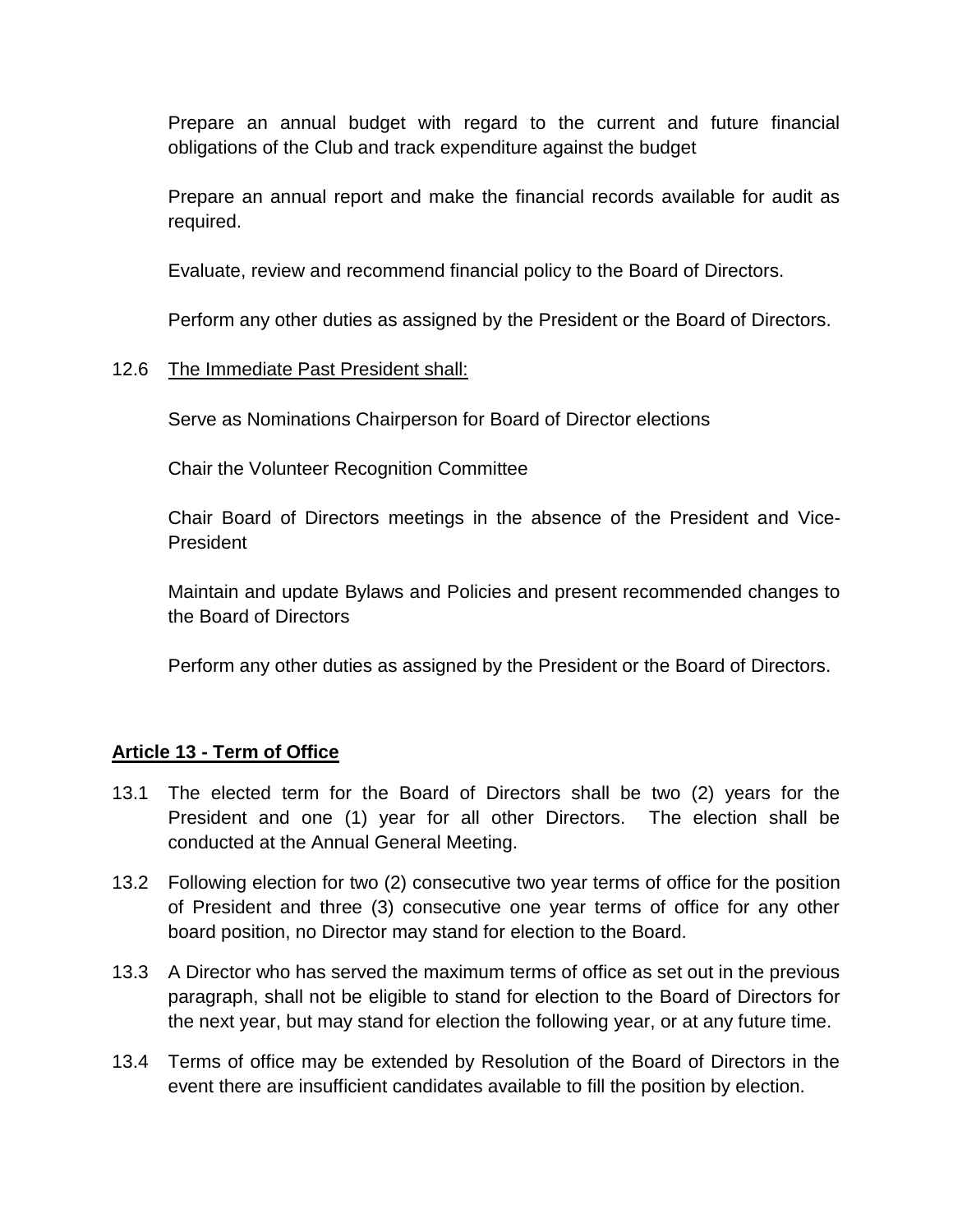13.5 In the event of a vacancy occurring after the Annual General Meeting, a successor may be appointed by the Board of Directors and such appointment, if any, shall be from within the membership and for the remainder of the term for that position.

#### **Article 14 – Election to the Board of Directors**

- 14.1 Twenty-one days (21) prior to the Annual General Meeting the Past President shall post a list of the Board positions up for election in the coming year.
- 14.2 Board members currently holding those positions may choose to stand for reelection provided they have not reached their maximum term on the Board as outlined in Article 13.
- 14.3 Club members may also sign the list in order to indicate their willingness to serve in a particular position.
- 14.4 Seven (7) days prior to the Annual General Meeting, the Past President will remove the sign-up sheet and post the names of the candidates standing for election so that club members have an opportunity to make an informed decision as to their choice of candidate(s) prior to the election.
- 14.5 At the Annual General Meeting members will first approve positions where only one candidate has indicated a willingness to serve in a particular position.
- 14.6 Members will vote on positions contested by two (2) or more candidates. Voting shall be by secret ballot. Scrutineers will comprise two (2) directors, neither of whom is nominated in the voting being undertaken.
- 14.7 Nominations from the floor will be considered for positions not filled.

#### **Article 15 – Directors' Meetings**

- 15.1 Meetings of the Board of Directors may be held at any time provided that a minimum of 48 hours written notice be given.
- 15.2 Each Director is authorized to exercise one vote.
- 15.3 The Chair will only vote to decide the outcome of a tie.
- 15.4 A majority of Directors shall constitute a quorum for meetings of the Board of Directors.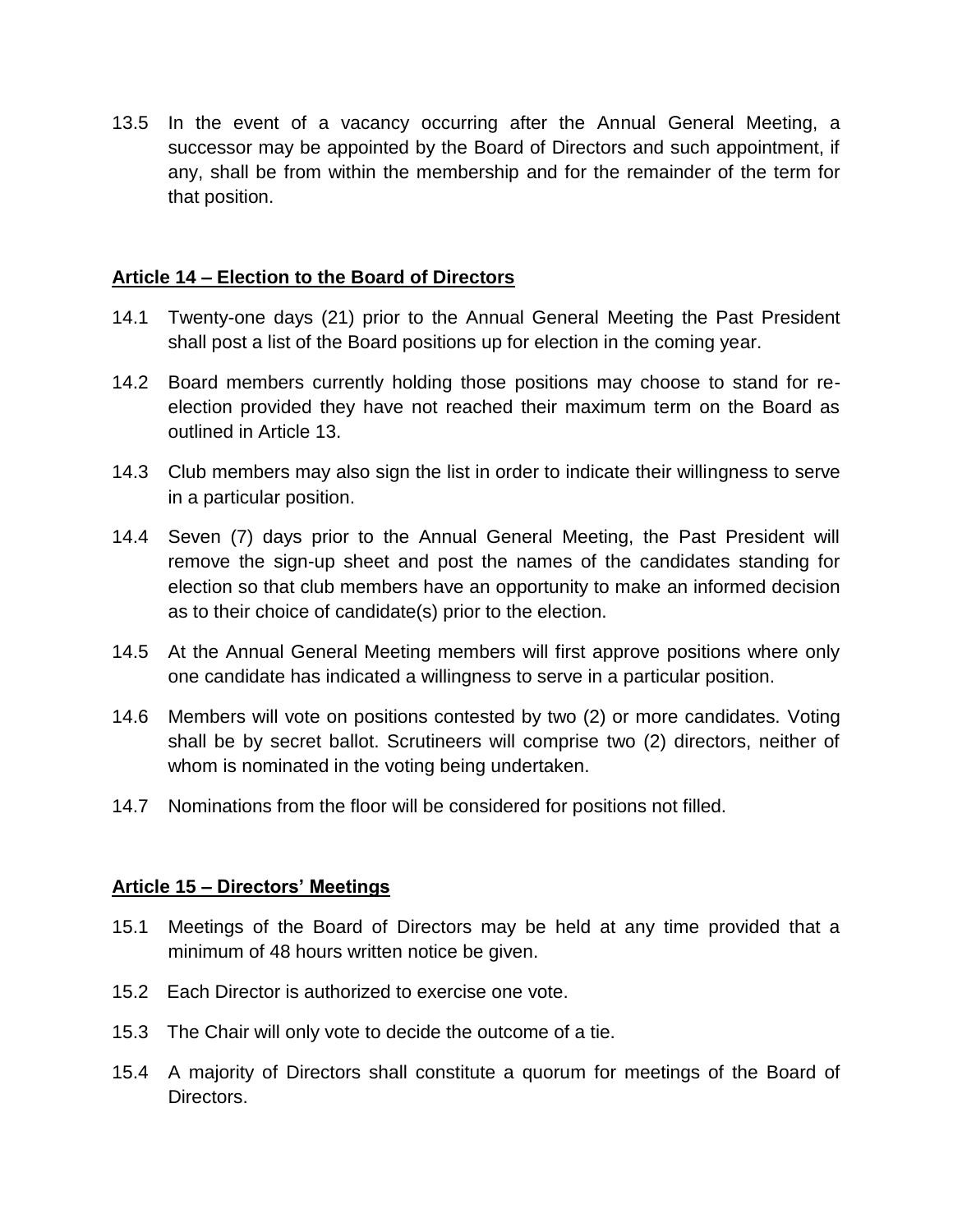15.5 Should the number of Directors attending a meeting fall below a quorum, motions presented at that meeting must be ratified at a subsequent meeting with a quorum present.

### **Article 16 – Indemnities to Directors**

- 16.1 Every Director shall be indemnified through the provision by the Club of Commercial General Liability Insurance and Directors and Officers Insurance with respect to any matter related to the duties of his office, except those occasioned by willful neglect or default.
- 16.2 A Director is always liable for:
	- i. A breach of the director's fiduciary duty to the corporation for failing to act in the best interests of the Club / corporation
	- ii. Failing to exercise the requisite standard of care in discharging his duties on behalf of the Club / corporation.
	- iii. Authorizing or participating in a civil or criminal offence, regardless of the timing of his resignation.

## **Article 17 – Meetings of Members**

- 17.1 The annual or any other general meeting of the members shall be held at a location and date as determined by the Board of Directors.
- 17.2 At every annual meeting, in addition to any other business that may be transacted, the President's report and the report of any other Director, the financial statement and the report of the auditors shall be presented. In addition, auditors shall be appointed for the following year.
- 17.3 The Board of Directors or the President shall have the power to call, at any time, a general meeting of members.
- 17.4 The Board of Directors shall also call a special general meeting of members on written requisition of a minimum of \_\_\_\_\_\_\_\_\_\_\_\_\_\_\_\_\_\_\_ members. The requisition shall set forth the object of the meeting and shall be delivered to the President or Secretary.
- 17.5 \_\_\_\_\_\_\_\_\_\_\_\_\_\_ days notice shall be posted, e-mailed and communicated to each member of any annual or special general meeting.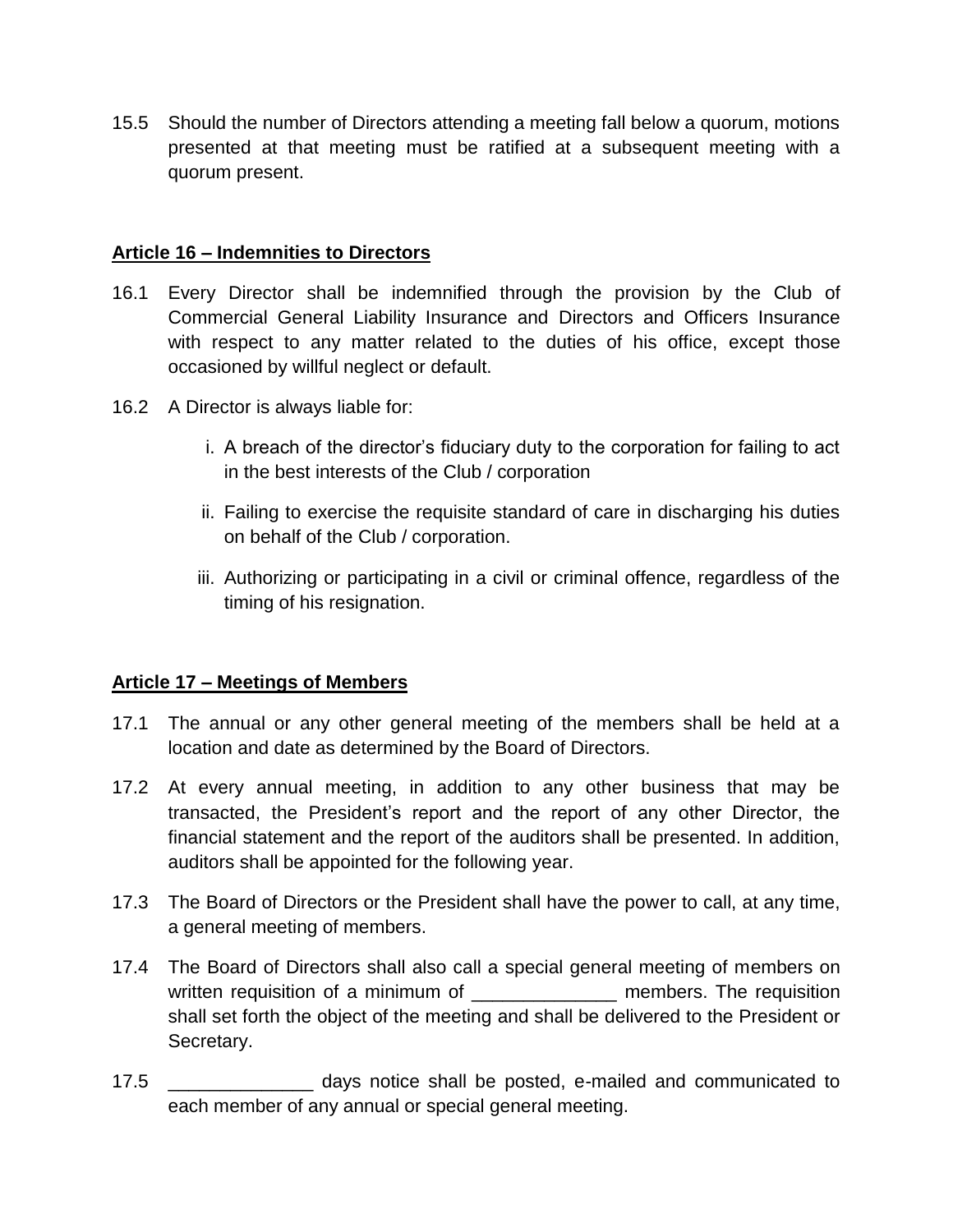- 17.6 Notice of any meeting where special business will be transacted shall contain sufficient information to permit members to form a reasoned judgment on the decision to be made.
- 17.7 A quorum of any general meeting shall be \_\_\_\_\_\_\_\_\_\_\_ (\_\_\_) members of the club in person.
- 17.8 Each voting member present shall be 18 years of age or older and shall have the right to exercise one vote.
- 17.9 A majority of votes cast by members present shall determine the question. OR Decision is by majority vote, excluding the Chair. The Chair will cast the deciding vote in the event of a tied vote.
- 17.10 At all meetings, members must vote in person. No proxies are allowed.

#### **Article 18 - Committees**

- 18.1 The Board of Directors shall have supervision and jurisdiction over all committees.
- 18.2 All committees shall report to the Board of Directors, and no committee shall make any expenditure or incur any expenses or pledge the credit of the Club in any way without the authority of the Board of Directors.
- 18.3 The Board of Directors may from time to time appoint other committees for general or special purpose as they may from time to time deem expedient, and notwithstanding anything in these by-laws to the contrary, may add to any or all committees such member or members as they deem advisable.

#### **Article 19 - Amendment of By-Laws**

- 19.1 Directors may recommend amending or repealing any part or parts of this by-law by presenting a motion at an Annual or General Meeting of the members.
- 19.2 Such a motion must be confirmed by a majority vote at an Annual or General Meeting where a quorum of members is present.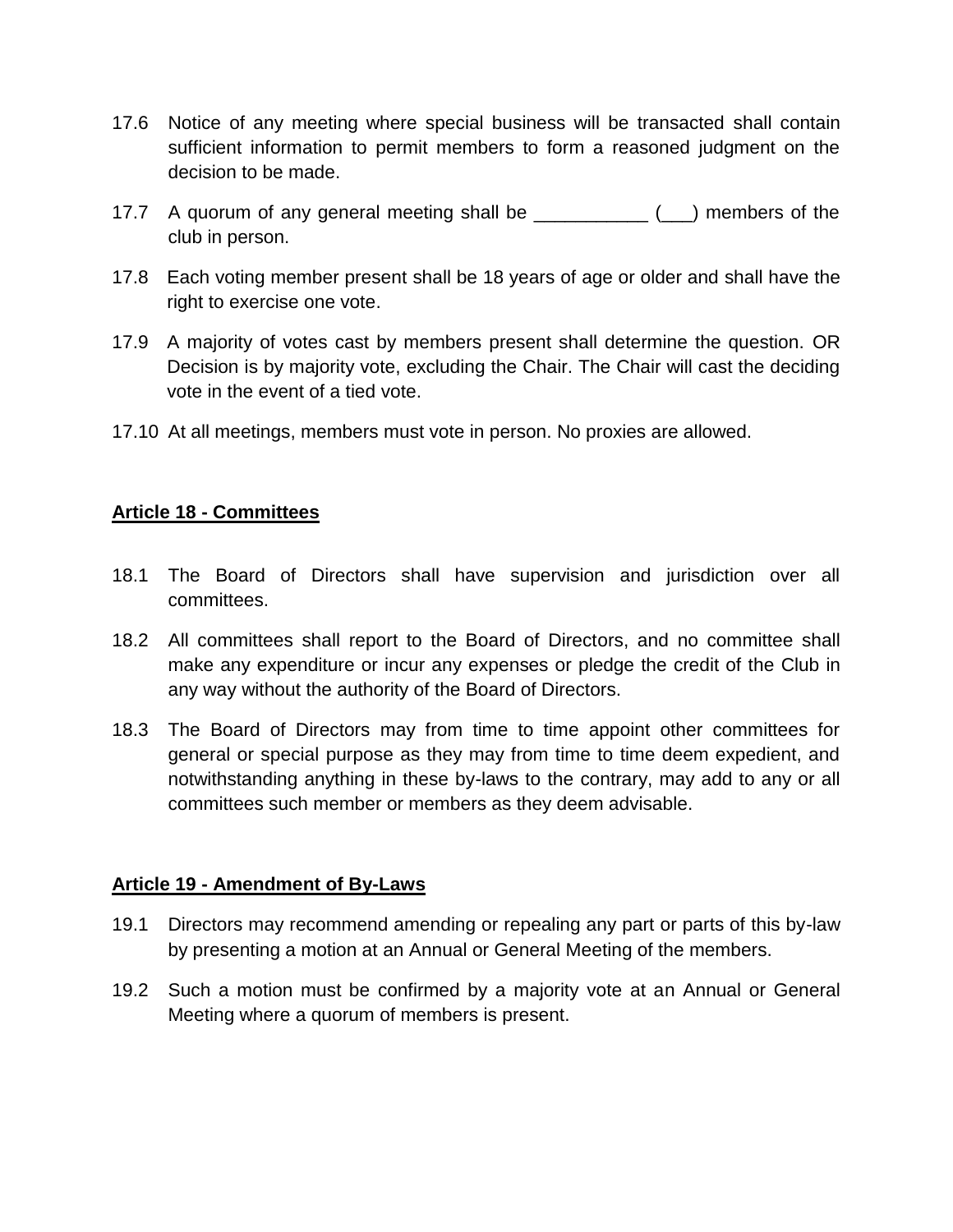#### **Article 20 - Definitions**

- (a) "**AGM**" the Annual General Meeting of the Tennis Club.
- (b) **"Board"** refers to the Board of Directors (elected or appointed). "Board Members" may also be referred to as "Directors"
- (c) **"By-laws"** refers to this by-law and all other bylaws of the Club that may be enacted from time to time hereafter.
- (d) "Club" refers to the Tennis Club.
- (e) **"Director"** individual who has been elected or appointed to the Board of Directors.
- (f) **"Executive Members"** refers to the President, Vice-President, Secretary, Treasurer and Past President.
- (g) **"In good standing"** shall refer to a member who has paid any membership dues or other fees owing to the Club and who is not the subject of a disciplinary investigation or sanction by the Club.
- (h) **"Letters Patent"** refers to the letters patent incorporating the Club as from time to time amended by supplementary letters patent.
- (i) **"Meeting of members"** includes an AGM and a general meeting of members.
- (j) **"Member in good standing"** as defined in Article 5.8.
- (k) **"Members"** all classes of membership in the Club as provided for in Article 5.
- (l) **"OTA"** shall refer to the Ontario Tennis Association.
- (m)**"Policies"** are written statements governing issues which have been considered and approved by the Board of Directors.
- (n) **"Quorum"** refers to the minimum number of members required to give authority to a Board of Directors meeting, the AGM or any general meeting of members.
- (o) **"Term of Office"** the length of time that a Director may serve on the Board without having his position renewed.